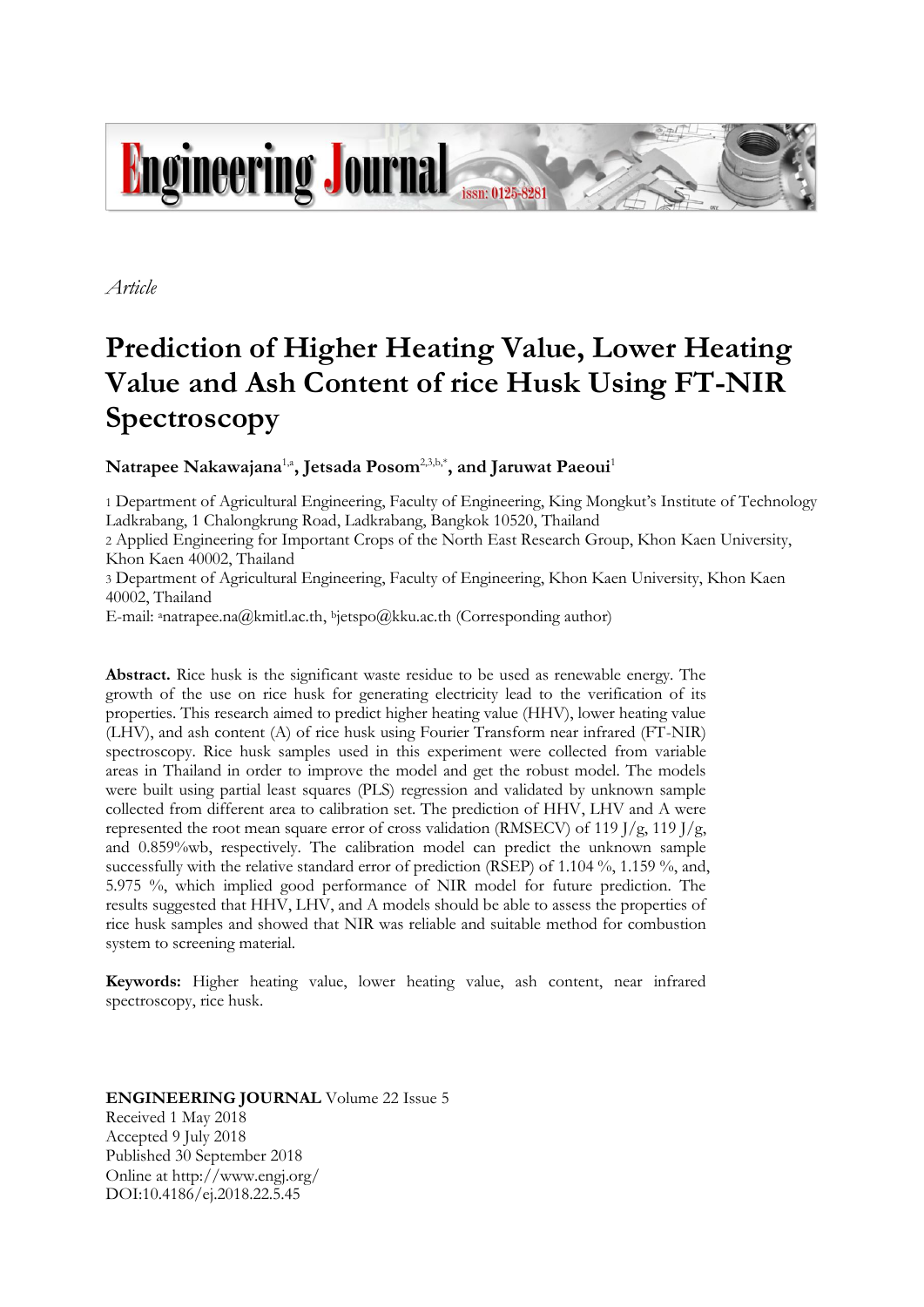#### **1. Introduction**

Rice has been the second important agricultural crop as the main food worldwide [1]. Rice husk is considered as one of the source of renewable energy generated from residue of rice. The energy potential from rice husk per year, reported that Asia established about 121,940×1000 ton from 134,000×1000 ton of worldwide, while energy potential was 1828 (PJ) from 2010 (PJ) of worldwide [2]. It can be seen that Asia is the source of rice husk. Rice husk is the main byproduct of industrial rice mill plant. It is widely used as energy resource in Thailand. Under Thailand 4.0 policy as an Alternative Energy Development Plan: AEDP2015 (2015-2036), Ministry of Energy wants to increase the use of biomass for generating the heat combustion (5,144.00 ktoe to 22,100.00 ktoe) and electricity (2,451.82 MW to 5,570.00 MW) [3]. The agricultural residues such as rice husk, bagasse, straw, and cassava rhizome, have been pointed to be renewable energy. Especially in rice husk, there were reports that rice production was about 21,083×103 ton per year [4], the rice husk was around 8,145×103 ton per year [3]. Rice husks are significant renewable energy resources for bioenergy industries in Thailand. The electric energy consumption of approximately 1,183,271 kWh/year was used for rice mills process [5], then around 99.24% of rice husk has been used in rice mill plant for generating heat combustion [3]. Hence the rice husks could be applied as a renewable energy resource for the rice milling process.

The major aspect of waste residue properties to be renewable energy is the energy content or heating value (HV) [6], and ash (A) content [7]. HV is total energy in biomass released during burning process [8]. Heating value (HV) and A content are necessary factor for designing and controlling the combustion system [9]. In thermal conversion process, the knowledge of HV and A content is used to achieve the burner efficiency. In the power plant, used the rice husk gotten from different area, specie, and harvesting time. Therefore, its chemical properties were different. Especially, the old rice husk kept for many years lead to its properties is changed, the volatile and HHV become to low. As we known, low volatile lead to high ignition point and low HHV, and then the boiler trips over. Therefore, the knowledge of rice husk characteristics is essential before burning.

HV is divided into higher heating value (HHV) and lower heating value (LHV) [10]. The HHV represents the amount of heat released when mass is burnt completely [11] and 'the combustion products was cooled under standard conditions' [12], meanwhile, LHV is the energy of material without the heat of vaporization of the moisture content in the material. Then HHV can be converted to LHV directly. The A content is the solid residue after burn, which does not give energy. It affects the combustion efficiency, leading toward the problems of burner and heat exchange devices as well [13-14].

With a high production system due to the increase of energy demand, the effective technique is important to achieve the efficiency of conversion system along with the screening process to collect the agricultural residue with enormous potential of establishing heat combustion. In commercial, HHV, LHV, and A can be the important parameters in order to set price of rice husk. Waste product with higher HHV or LHV should be sold at high price, and if the biomass contains high A, biomass can be set at low price [15]. Generally, the price of rice husk in Thailand is approximately 1,300-1,400 baths per ton [16], but the price is not fair because the rice husk has different constituents. Different local, specie, harvesting time, and so on, lead to different rice husk properties such as MC, HHV, A and so on. Quispe et al. [2] reported that rice husk established the HHV in range of 13.5-17.5 MJ/kg, and A in range of 14.8-17.8 % wet basis. The HHV and A of rice husk is clearly different. Then, the price should be set by the knowledge of rice husk characteristic related to combustion such as MC, HHV, LHV and A. Consequently, the non-destructive, rapid, and low cost method is required, in order to determine these parameters in rice husk. NIR spectroscopy can be the effective technique for analyzing the rice husk properties. NIR spectroscopy is the study of the interaction between analyte and NIR radian [17]. NIR radiation in range between 700-2500 nm is absorbed by various bonds of C-H, C-C, C=C, C-N, and O-H, they are the component of organic structure [17-18]. Since, the major constitution of rice husk is organic matter, there is possibility to use NIR spectroscopy for predicting the energy content and A. Even though the NIR spectroscopy has been widely used in food and agricultural product, there are some reports that demonstrate the use of NIR spectroscopy for the evaluation of the HHV or LHV of biomass, such as bamboo [19], pine tree [6], sorghum biomass [20], *Leucaena leucocephala* pellets [21], corn stover [22], and *Miscanthus* and two varieties of SRCW [7], whole tree, wood and bark, slash and wood [23]. For the forecast of the A of biomass, there have been several reports such as bamboo [19], 21 biomass pellet varieties [24], and corn stover [22], whole tree, wood and bark, slash and wood [23]. The results of their studies suggested that NIR spectroscopy had the potential to be used as rapid assessment for the energy characteristics of biomass, which help to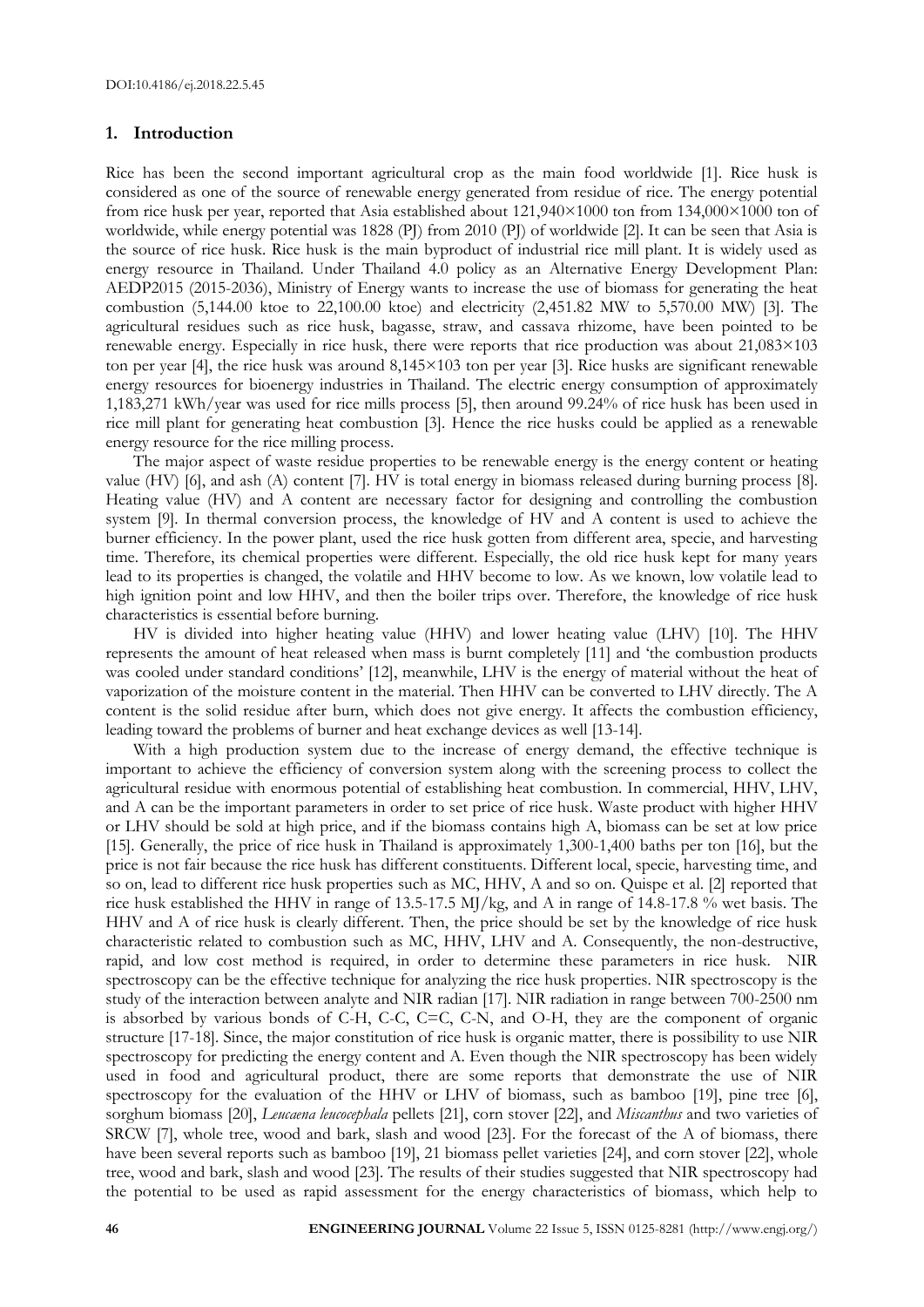improve the efficiency of the thermal combustion system and should be incorporated into a commercial biomass facility. To our knowledge, there have been no published information existing on HHV, LHV and A modeling of rice husk biomass using FT-NIR spectroscopy. So, the objective of this study was to predict the HHV, LHV, and A of global rice husk as an alternative to current methods. In order to achieve this result, the model was developed with the variable spectral preprocessing technique and the rice husk sample was collected from the variable area from Thailand. Next, to confirm the performance of model, the unknown sample kept from different area were predicted its properties by calibration model again. The global models would offer benefits to commercial agricultural waste i.e. rice husk, and their knowledge could be used for effective screening to select the high-quality rice husk before it is burn in factory.

#### **2. Material and Method**

#### **2.1. Sample**

In the first step, the rice husk samples were randomly obtained from different mill rice plants (10 mill rice plants). Fifty samples were used for calibration model. In the second step, 2 months later, 15 samples were obtained from another mill rice for unknown sample set (5 mill rice plants). The performance of the model on validated unknown samples was determined to ensure whether the developed model can be used suitably because their results will be the real performance for future sample. The samples were formed by crushing 200 g of rice husk in a blender (FRITSCH, 14.3000/10857, Germany) for 5 min, followed by passing the blended powder through a perforated screen with hole sizes of 2.00 mm. Each sample was kept in an aluminum bag until experiment.

## **2.2. NIR Spectral Acquisition**

Each milled sample was poured into a quartz bottom sample cup (43 mm in diameter and 50 mm in height). The height of cup must be ensured that there is no NIR radian leaked for measurement in diffuse reflectance mode. Fourier-transform infrared spectroscopy (FT-NIR) (MPA, Bruker, Germany) was used for scanning. The NIR spectra were obtained in a diffuse reflectance mode using log 1/R unit. Scanning conditions: resolution was 8 cm<sup>-1</sup>, wavenumber range was 12500-4000 cm<sup>-1</sup>, and the number of scanning was 32. Each reported spectrum was obtained by averaging 32 repeat spectra.

#### **2.3. Reference Data**

After the rice husk samples were scanned, the samples at the bottom of cup were used for reference analysis because of direct illumination by NIR radiation. They were separated into two parts. The first part was used for determining moisture content (MC) by dry oven method. The samples were dried at  $105^{\circ}$ C and weighted in every 6 hrs until constant weight is obtained. Three replicates were used per sample. The second part was used to determine HHV, about 0.5 g was compressed into a pellet. After that, the HHV and A were determined using a bomb calorimeter (C200, IKA, Germany) in isoperibol mode. Before operation, the sample vessel was calibrated using pelletized benzoic acid (IKA C 723, IKA, Germany). The pelleted sample was placed within the vessel and heated. After burning, residue mass was weighted by digital balance (Adventure AR2140, OHAUS, resolution of 0.0001 g) and A was calculated as  $(m_i-m_f)$  $\times$ 100/m<sub>i</sub> where m<sub>i</sub> represents the initial weight of rice husk sample and holder sample together, and m<sub>f</sub> represents the final weight of rice husk and holder sample together after burn. The HHV<sub>wb</sub>  $(J/g)$  can convert to  $LHV_{wb}$  directly when moisture content (%wb) is known,  $LHV_{wb}$  was then determined as follows [25]:

## $LHV_{wb}$ =HHV<sub>wb</sub>-2433×MC

where LHV<sub>wb</sub> was the lower heating value (J/wet g), HHV<sub>wb</sub> was the higher heating value (J/wet g), 2443 was the latent heat of the vaporization of water at 25 °C (J/g), and MC was the moisture content on a weight wet basis (%wb) obtained from air drying oven. After the HHV, LHV, and A were measured, the outliers were then calculated as  $\frac{(X_i-\overline{X})}{SD} \ge \pm 3$ , where  $X_i$  is the measured value of sample i. X and SD are the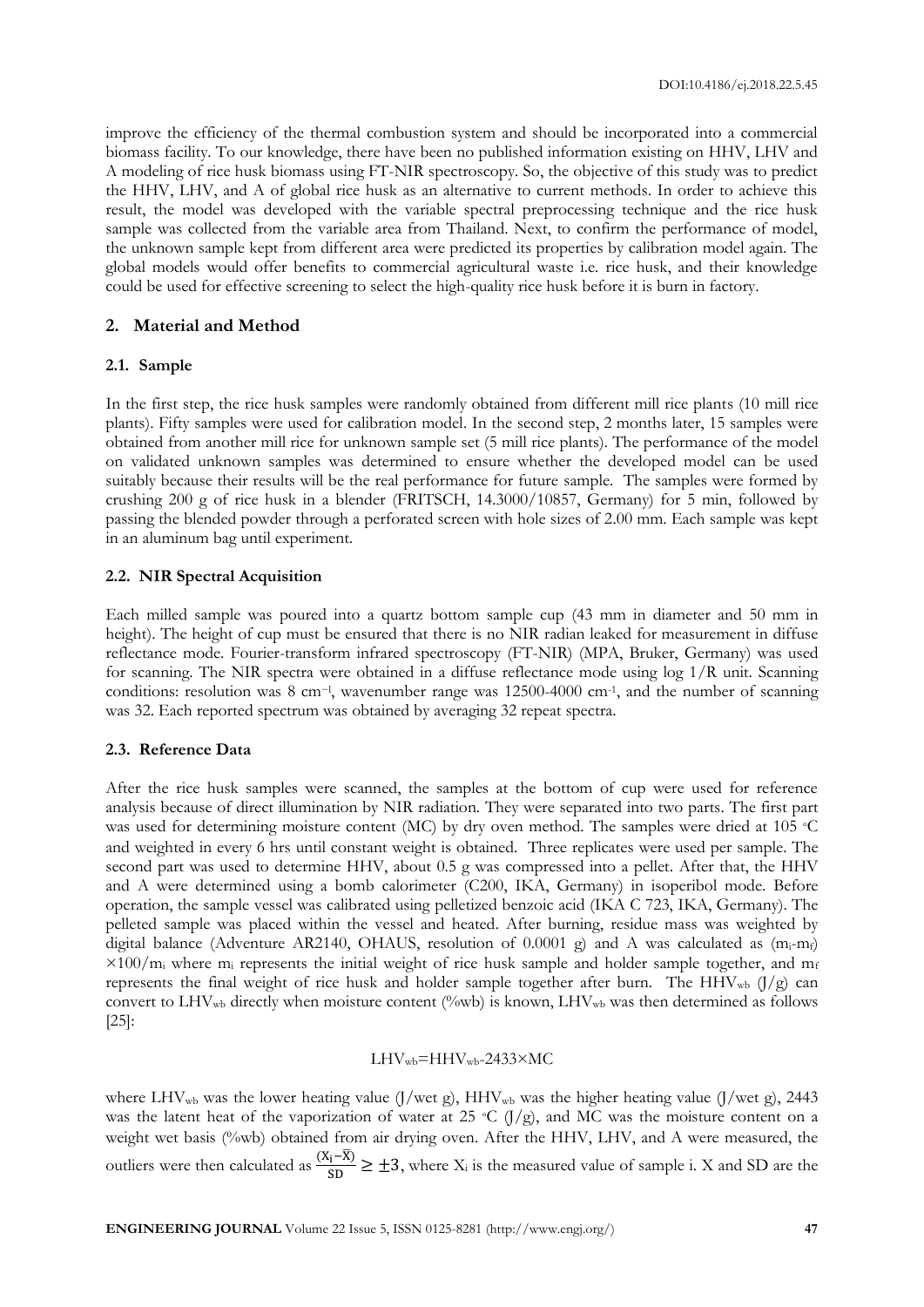average and standard deviation of the measured values of all samples, respectively. When the samples were an outlier, it was then removed from the measured data set.

## 2.4. Repeatability and Maximum Coefficient of Determination  $(\mathbf{R}_{\max}^2)$

After the HHV, LHV, and A were determined, the precision of reference method and NIR spectra acquisition were calculated. The repeatability was the absolute standard deviation of the difference between duplicates. The repeatability of measured value can be used to calculate the maximum coefficient of determination ( $R_{\text{max}}^2$ ). It was calculated using following formula [26]:

$$
R_{\text{max}}^2 = \frac{SD_y^2 - Rep^2}{SD_y^2}
$$

where  $SD_y$  is the standard deviation of reference value.  $R_{max}^2$  is possible only when there are no errors in

the spectra or the model. Rep was the repeatability and was calculated by  $\frac{\sum_{i=1}^{m} (|d| - \sum_{i=1}^{m} |d|)}{m}$  $\binom{m}{1} |d| - \frac{\sum_{1}^{m} |d|}{m}$  $\frac{m}{m-1}$ , when d is the difference between duplicate, m is number of sample.

#### **2.5. Data Processing and NIR Spectroscopy Modelling**

The NIR spectroscopy models for predicting the HHV, LHV, and A of the rice husk were established using PLS (partial least squares) regression and were validated via full cross validation (leave one out strategy). Both spectral pre-processing and model development were performed by OPUS software, version 7.0.129, Germany. Before the modelling, the NIR spectra were pretreated using constant offset elimination, straight line subtraction, vector normalization, min-max normalization, MSC (multiplicative scatter correction), first derivatives, second derivatives, first derivatives + straight line subtraction, first derivatives + vector normalization and first derivatives + MSC, were used for pretreating the NIR spectra. These spectral pre-processing were used based on the previous study by the same authors [21].

The optimum model that presented the lowest root mean squares error of cross validation (RMSECV) was selected, including numbers of latent variables (numbers of PLS factor), spectral pre-preprocessing methods, and wavenumber range. The regression coefficient and X-loading plot versus wavenumber were illustrated. Any wavenumber that shows a high regression and X-loading value means that this wavenumber has the high influence for predicted value and model development, respectively.

#### **2.6. Performance Analysis**

The performance of the HHV, LHV, and A model were represented by determination of the coefficient of determination (R<sup>2</sup> ), bias, root mean square error of cross validation (RMSECV) and ratio of standard error of cross-validation to deviation (RSCD), and relative standard error of prediction (RSEP), which can be calculated with the equations:

$$
R^{2} = 1 - \frac{\sum_{i}^{m} (y_{i} - \hat{y}_{i})^{2}}{\sum_{i}^{m} (y_{i} - \bar{y})^{2}}
$$
  
RMSECV = 
$$
\sqrt{\frac{\sum_{i}^{n} (y_{i} - \hat{y}_{i})^{2}}{m}}
$$
  
Bias = 
$$
\frac{\sum_{i}^{m} (y_{i} - \hat{y}_{i})}{\sum_{i}^{m}}
$$
  
RSCD = 
$$
\frac{\text{SD}}{\text{SECV}}
$$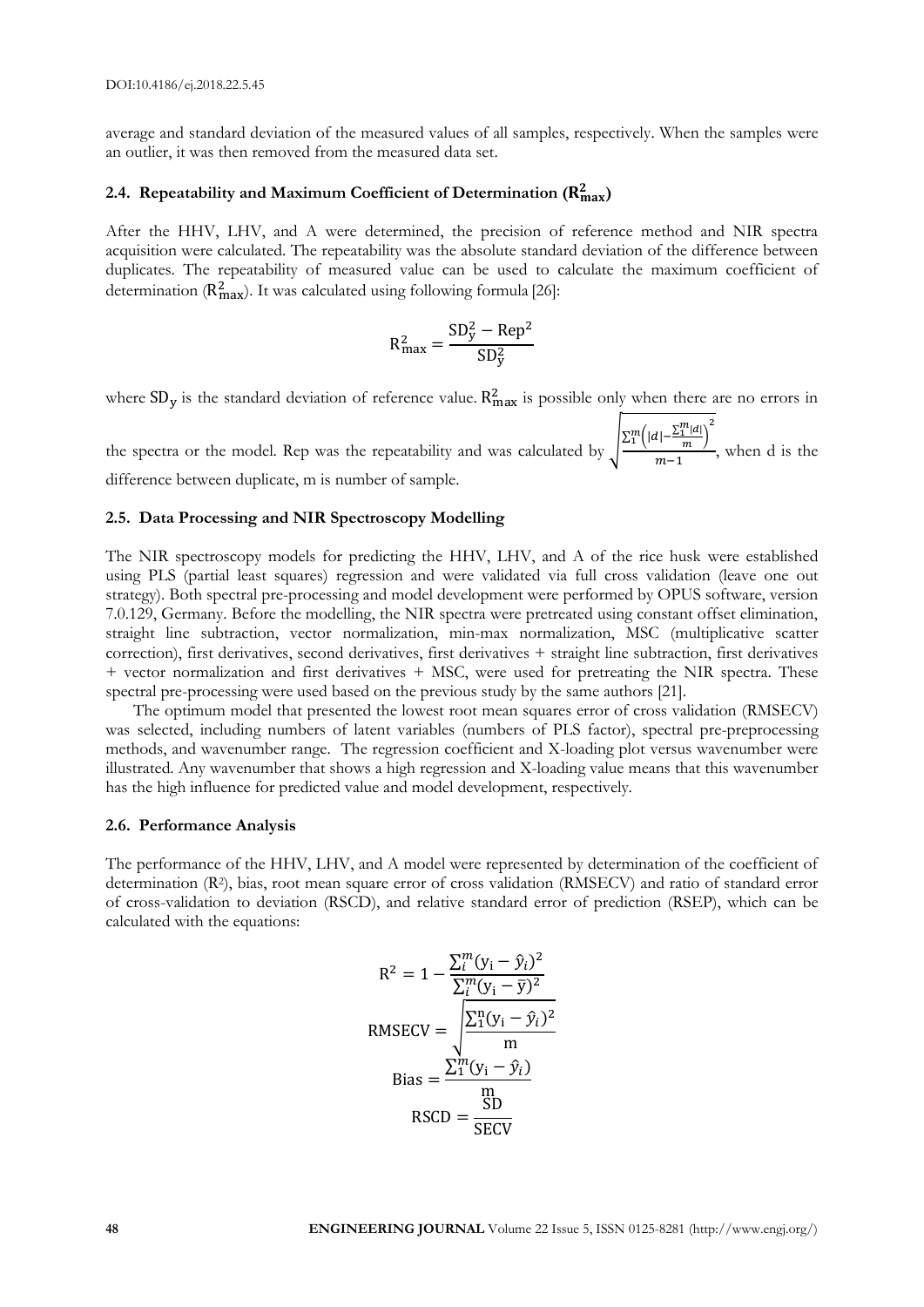$$
RSEP = \sqrt{\sum_{1}^{m} \frac{(y_i - y_{pre})^2}{\sum_{1}^{m} (y_i)^2}}
$$

where y is the reference value,  $\hat{y}$  is the predicted value,  $\bar{y}$  is the average of reference value, and m is the number of sample. R<sup>2</sup> stated the percentage of proportion of the variance in reference data that can be counted by variance in absorption data  $[27]$ . For example, the R<sup>2</sup> equals to 0.92 means that 92 % was explained variance by NIR spectra, meanwhile 8 % was unexplained variance which could not be explained by NIR spectra. For the RMSECV, the value was the average of uncertainly error which will be judged for predicting the future sample [28]. Bias defined the overall accuracy of the developed model [27]. For RSCD, low value means the reference data is narrow or model gives a high SECV, then that modelling is not necessary [27].

After that, the performance of calibration model was validated again using unknown samples set, which were collected from another mill rice plant, which must be different resource from calibration set to ensure that developed model can be used for future sample. The prediction performance of unknown samples was represented by standard error of prediction (SEP) bias and, RSEP.



Fig. 1. Rice husk spectra compared to lignin and cellulose.

## **3. Results and Discussions**

## **3.1. Rice Husk Spectra**

The near infrared spectra of 65 ground rice husk biomass samples, pure cellulose, and pure lignin in range of 12500-4000 cm-1 were demonstrated in Fig. 1. Peaks in ranges 1 and 2 represented the different absorptions between cellulose and lignin. It was observed that the vibration band of the range 1 was the cellulose band (low absorption for lignin), meanwhile the range 2 was the lignin band (low absorption for cellulose), corresponding to the fact that the rice husk contains of cellulose and lignin. In the raw spectra of rice husk, the main absorption bands were observed at 6897 cm<sup>-1</sup> (1450 nm) related to O-H stretch first overtone of water and starch [17, 29], at peak 3 (at around 5250-5106 cm-1 (1905 -1958 nm)) related to vibration band of starch (1930 nm) and water (1940 nm) [29]. Peak 4 (4771 cm-1 (2100 nm)) was high absorption for rice husk and cellulose, which corresponded to starch [29], meanwhile peak 5 (4632 cm-1  $(2158 \text{ nm})$ ) was high absorption for lignin only. At peak 6 (4397 cm<sup>-1</sup> (2274 nm)) and 7 (4254 cm<sup>-1</sup> (2351 nm)) corresponded to O−H stretch/C−O stretch combination and CH<sup>2</sup> bend second overtone of cellulose [29], respectively. The peaks of cellulose and lignin occurred because the major component of rice husk consists of highest cellulose (34.56 %), medium lignin (24.53 %), and lowest hemicellulos (23.54 %) [30].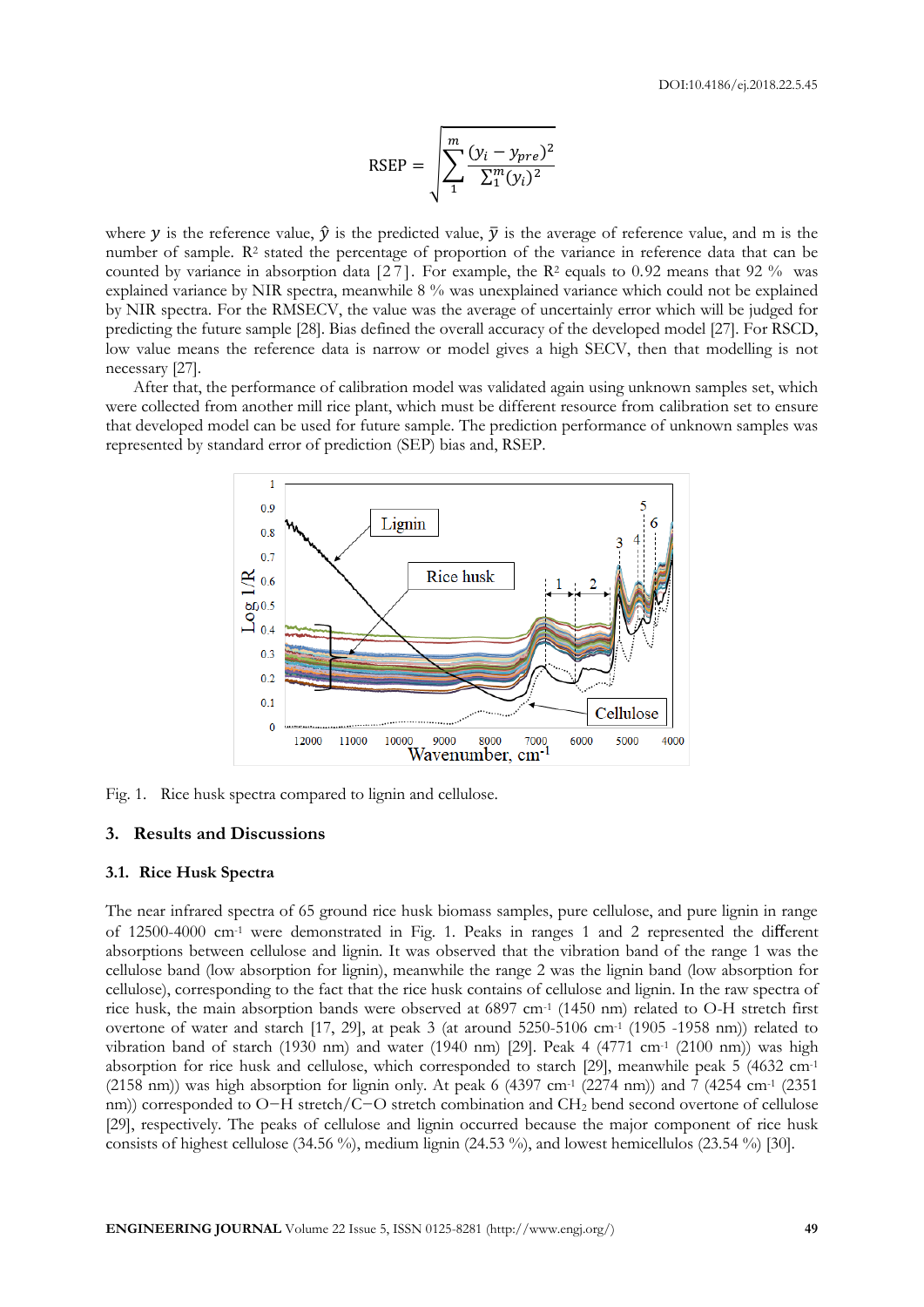## **3.2. Reference Data of the HHV, LHV and A**

Statistical data of total data set and unknown sample set for HHV, LHV and A content of rice husk was demonstrated in Table 1, it listed the number of sample, range, maximum, minimum, and standard deviation (SD). HHV, LHV, and A of calibration set were in a range of 14508.5 to 15728 J/g, 14262.8 to 15538.2 J/g, and 12.0595 to 19.290 %wb, respectively. Figure 3 displayed the histograms of the all parameters (HHV, LHV, and A contents) for calibration set and unknown sample set, which were normally distributed.



Fig. 2. Frequency histograms of reference parameters, a) HHV, b) LHV, and c) A content.

The repeatability (Rep) and maximum  $R^2$  ( $R^2$ <sub>max</sub>) of HHV, LHV, and A contents are equal to 61.496 J/g, 61.496 J/g and 0.469 %wb; and 0.941, 0.940, and 0.900, respectively. The  $R^2$ <sub>max</sub> stated the maximum performance of NIR model if there were no error from NIR spectra [26]. Hence, the unexplained variance got from reference method were 5.9, 6 and 10 %, respectively, which was acceptable. These NIR models should be developed.

Table 1. Statistical data of HHV, LHV and A content of rice husk biomass for model development and unknown sample.

| Data set              | Parameters                 | N  | Range  | Max     | Min     | Average   | <b>SD</b> |
|-----------------------|----------------------------|----|--------|---------|---------|-----------|-----------|
|                       | HHV $(J/g)$                | 50 | 1219.5 | 15728   | 14508.5 | 15000.56  | 254.456   |
| Total sample set      | LHV $(1/g)$                | 50 | 1275.4 | 15538.2 | 14262.8 | 14777.678 | 256.740   |
|                       | Ash (%wb)                  | 50 | 6.866  | 19.290  | 12.424  | 15.702    | 1.262     |
|                       | HHV (<br>$(\frac{\pi}{8})$ | 15 | 718    | 15345   | 14627   | 14963.6   | 246.728   |
| Unknown sample<br>set | LHV $(J/g)$                | 15 | 712.7  | 15092.9 | 14380.2 | 14729.753 | 237.234   |
|                       | Ash (%wb)                  | 15 | 4.717  | 16.777  | 12.0595 | 15.166    | 1.381     |

<sup>N</sup> Number of sample, <sup>MAX</sup> Maximum, <sup>Min</sup> Minimum, <sup>SD</sup> Standard deviation.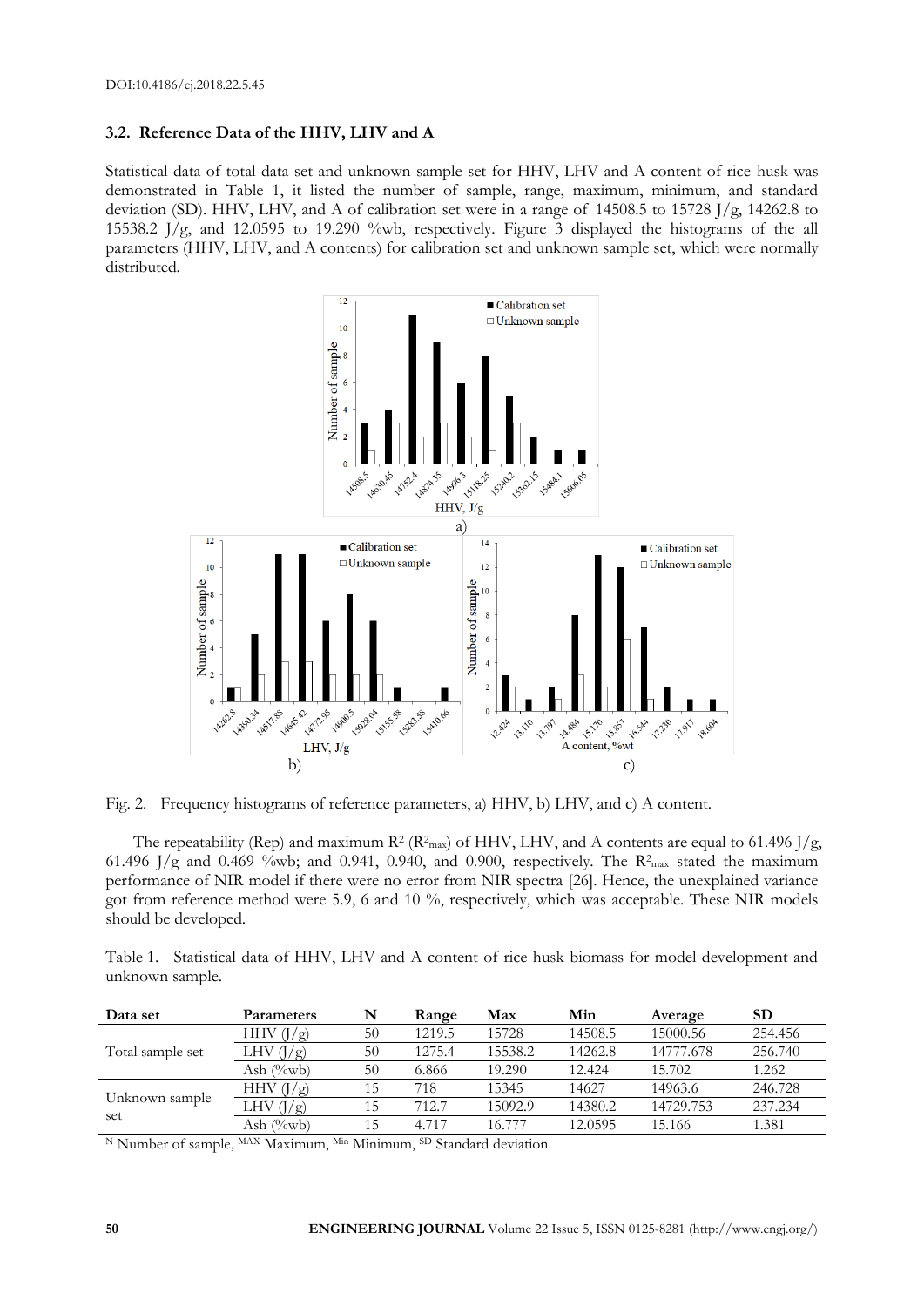#### **3.3. Near Infrared Spectroscopy Models for HHV, LHV and A of Rice Husk**

The performance of calibration model for predicting HHV was demonstrated in Table 2. The effective calibration model was established using the wavenumber range of 7425-5446.3 and 4601.6-4246.7 cm<sup>-1</sup>. The spectral preprocessing of MSC and the number of PLS factor listed from 1 to 7 was utilized. The effective model was selected due to the lowest RMSECV. The PLS model validated using leave-one-out crossvalidation (LOOCV) provided R<sup>2</sup><sub>cal</sub>, RMSE, r<sup>2</sup><sub>val</sub>, RMSECV, bias, and RSCD of 0.877, 96.5 J/g, 0.778, 119 J/g, -2.49 J/g, and 2.12, respectively. For LHV model, the best model was established using the wavenumber range of 7425-5446.3 and 4601.6-4246.7 cm<sup>-1</sup> with spectral preprocessing of MSC and the number of PLS factor of 7 was used. The PLS model provided R<sup>2</sup>cal, RMSE, r<sup>2</sup>val, RMSECV, bias, and RSCD of 0.877, 97.2 J/g, 0.780, 119 J/g, -2.52 J/g, and 2.13, respectively. Zornoza et al. [31] indicated the if  $R<sup>2</sup>$  and RPD between 0.66 to 0.80 and 2.0 to 2.5, it permitted only approximate prediction and could be used with screening and some other "approximate" calibrations [27]. However, the ratio of bias to mean of reference value were 0.0165 % (-2.49 J/g÷ 15000.56 J/g) for HHV and 0.0170 % (-2.52 J/g÷14777.678 J/g), which were very small. The author opinioned that the models were acceptable for estimation of the HHV and LHV of rice husk.



Fig. 3. Scatter plot between measured value and predicted value for calibration set and validation set for a) HHV, b) LHV, and c) A content.

For A content, the wavenumber range of 4763.6-4246.7 cm<sup>-1</sup> and the number of PLS factor of 4 and spectral preprocessing of straight line subtraction were utilized to establish the PLS model. The performance of PLS model provided R<sup>2</sup>cal, RMSE, r<sup>2</sup>val, RMSECV, bias, and RSCD of 0.633, 0.799 %wb, 0.528, 0.859 %wb, -0.0101 %wb and 1.46, respectively. The  $R^2$  and RPD provided were less than 0.66 and 2, respectively, which meant the A content was poorly predicted [31]. William [27] suggested that R<sup>2</sup> between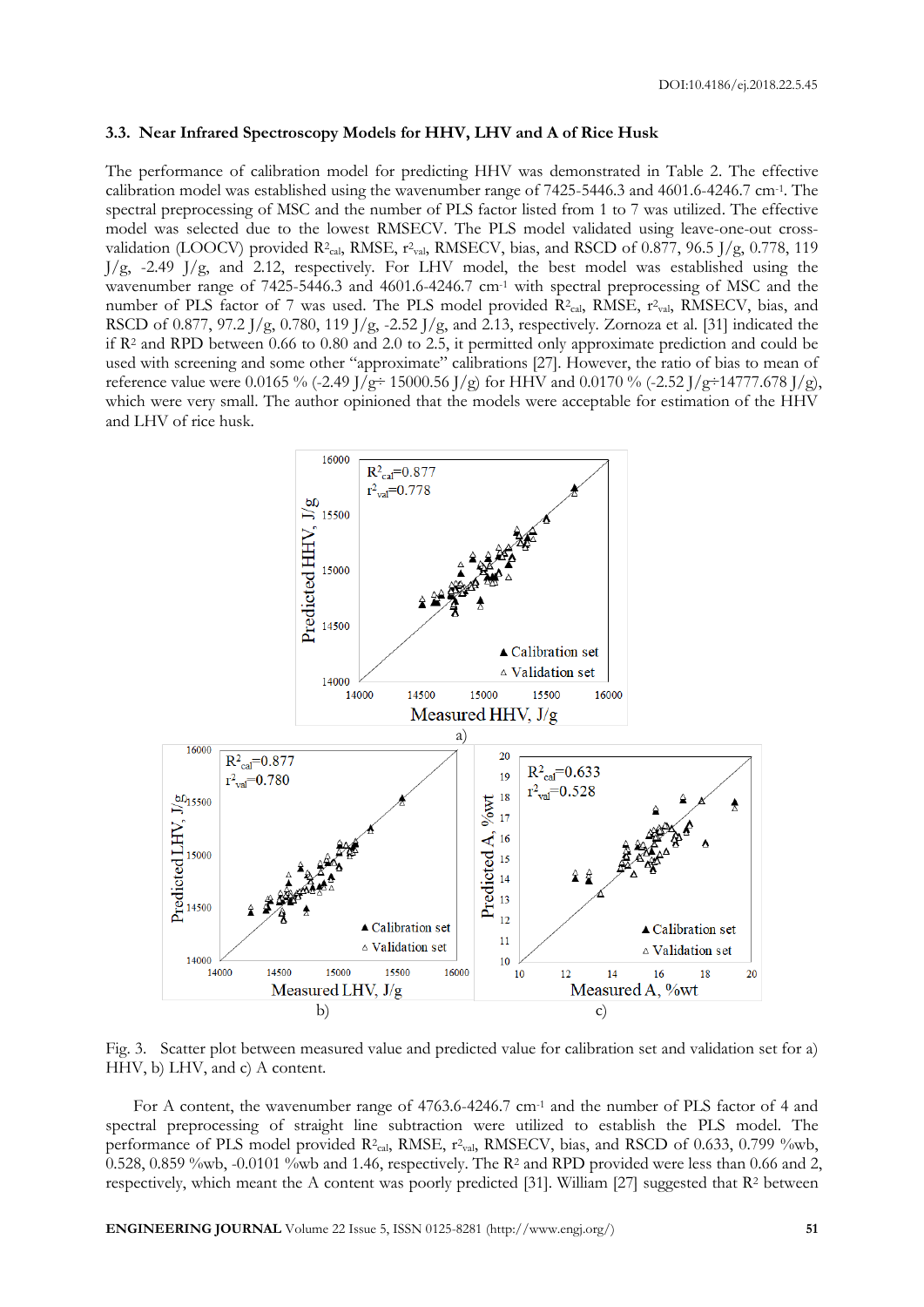0.50 and 0.64 could be used for rough screening. In the author's opinion, with a low bias of approximately 0.0643 % of the mean value  $(-0.0101 \text{ %wb}/15.702 \text{ %wb})$ , it was possible for prediction of the A ash content of rice husk.

The models by Saha et al. [6] to predict the gross calorific value, net calorific value, and A content of pine biomass samples gave a comparable result. They reported the  $\mathbb{R}^2$  of 0.84, SECV of 67.5 Cal/g, and RSCD of 2.31 for net calorific value; the R<sup>2</sup> of 0.83, SECV of 68 Cal/g, and RSCD of 2.32 for gross calorific value; and the  $R^2$  of 0.87, SECV of 0.50 %, and RSCD of 2.65 for A content.

|              |  | Table 2. Results for the calibration set and validation set for HHV and ash content of rice husk and rice |  |  |  |  |  |  |  |
|--------------|--|-----------------------------------------------------------------------------------------------------------|--|--|--|--|--|--|--|
| husk milled. |  |                                                                                                           |  |  |  |  |  |  |  |

| Data set        | <b>Parameters</b>             |                              | Rice husk ground             |                              |  |  |
|-----------------|-------------------------------|------------------------------|------------------------------|------------------------------|--|--|
|                 |                               | HHV(J/g)                     | LHV(J/g)                     | $A(^{0}/_{0}wb)$             |  |  |
|                 | Pretreatment                  | MSC.                         | <b>MSC</b>                   | Straight line<br>subtraction |  |  |
| Calibration set | Wavenumber (cm-1)             | 7425-5446.3<br>4601.6-4246.7 | 7425-5446.3<br>4601.6-4246.7 | 4763.6-4246.7                |  |  |
|                 | PLS factor used               | 7                            | 7                            | 4                            |  |  |
|                 | $R^2$ cal                     | 0.877                        | 0.877                        | 0.633                        |  |  |
|                 | <b>RMSE</b>                   | 96.5                         | 97.2                         | 0.799                        |  |  |
| Validation set  | $\mathbf{r}^2$ <sub>val</sub> | 0.778                        | 0.780                        | 0.528                        |  |  |
|                 | <b>RMSECV</b>                 | 119                          | 119                          | 0.859                        |  |  |
|                 | Bias                          | $-2.49$                      | $-2.52$                      | $-0.0101$                    |  |  |
|                 | <b>RSCD</b>                   | 2.12                         | 2.13                         | 1.46                         |  |  |

MSC is Multiplicative scattering correction,  $R^2_{cal}$  is coefficient of determination for calibration set,  $r^2_{val}$  is coefficient of determination for validation set, HHV is higher heating value, LHV is lower heating value, A is ash content, RMSE is root mean square of estimation, RMSECV is root mean square of cross validation, RSCD is ratio of standard error of cross-validation to deviation.

The regression coefficient and X-loading plot of HHV and LHV were similar and they were illustrated in Fig. 4a and b; and Fig. 5a and b, respectively. The obvious peaks occurring on regression coefficient plot were at 5982 cm<sup>-1</sup> (1671 nm), 4602 cm<sup>-1</sup> (2172 nm), and 4443 cm<sup>-1</sup> (2250 nm). The wave band at 2170 nm corresponds to Asym C−H stretch/C−H deformation combination of HC=CH [29]. A high absorption for X-loading plot at LV\_1 were around 5805 cm-1 (1722 nm), and 7085 cm-1 (1411 nm) related to C-H stretch first overtone of CH<sup>2</sup> [32] and C−H combination of CH<sup>2</sup> [29], respectively. The major component of biomass including hemicellulose, cellulose, and lignin was the source of energy. As seen in the result, the vibration band of HC=CH and CH<sup>2</sup> were the important peak because they were structure of lignin and cellulose, respectively. This result was in good agreement with Posom and Sirisomboon [15]. They reported that the molecule of  $CH_2$ ,  $CH_3$ ,  $HC=CH$  had high effect on the prediction of the lower heating value of bamboo. Posom and Sirisomboon [33] reported the vibration band of cellulose and fiber had high influence on the prediction of the heating value of the oil extracted residue of *Jatropha curcas* kernels. Zhang et al. [20] suggested the important vibration band in order to assess HHV of sorghum was the C-H stretching of aromatic and CH<sub>3</sub> structure.

The regression coefficient, X-loading plot of A content model were illustrated in Fig. 4c and 5c, respectively. The distinct peaks were found in range of 4763.6-4246.7 cm-1 (2100-2355 nm) corresponded to C-H stretching/bending and O-H stretching/bending of starch and cellulose [29]. Although A content cannot be predicted directly because of inorganic containing SiO2, Al2O3, TiO2, Fe2O3, CaO, MnO, MgO, Na<sub>2</sub>O, K<sub>2</sub>O, SO<sub>3</sub>, P2O<sub>5</sub>, and other [2], NIR does not interact with them. The authors opinioned that NIR spectroscopy predicts A content successfully because the inner relationships between A and HHV or LHV was used to correlate with NIR radian for model development.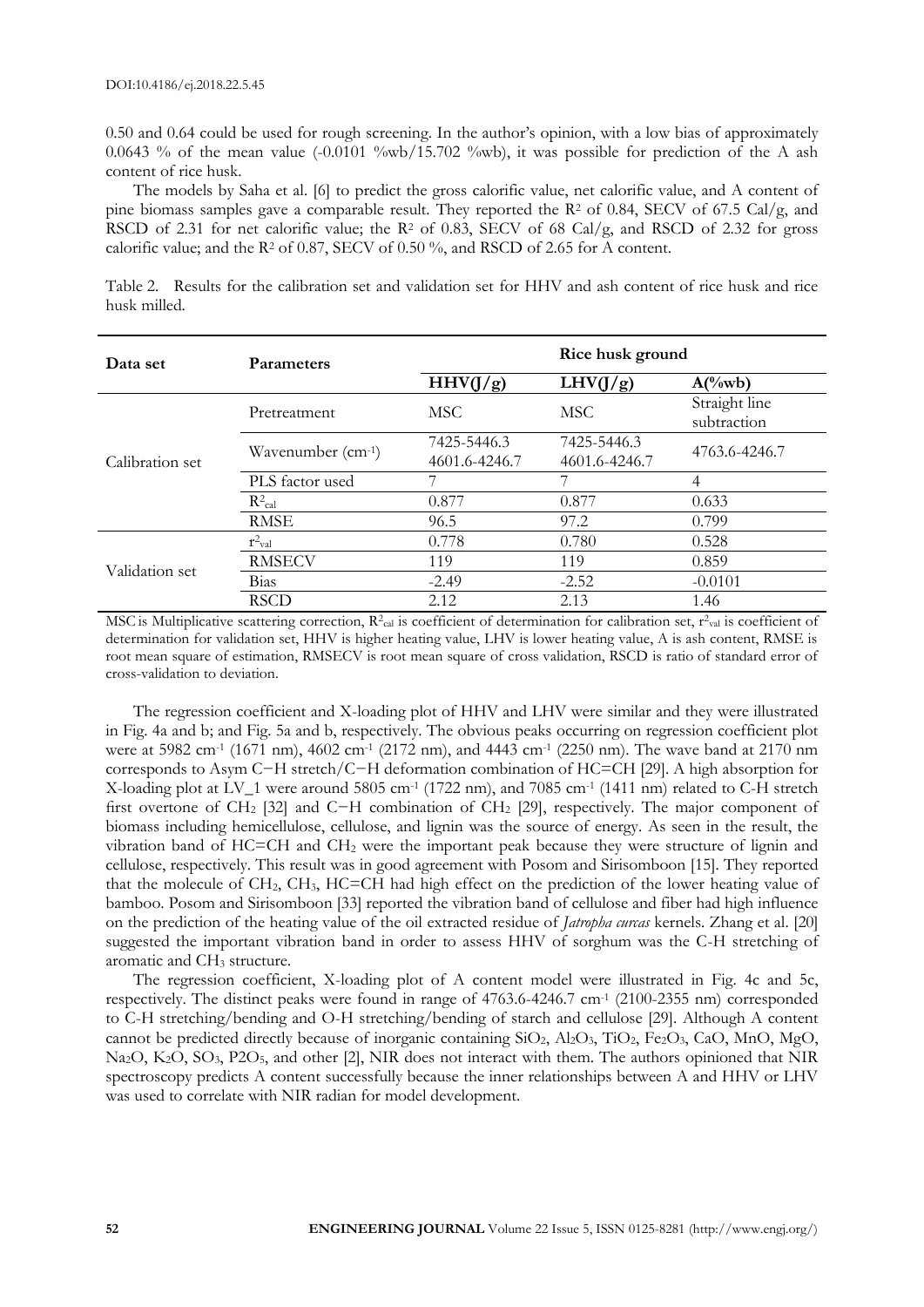

Fig. 4. Regression coefficient of a) HHV, b) LHV, and c) A content in PLS model.



Fig. 5. X-loading plot of a) HHV, b) LHV, and c) A content in PLS model.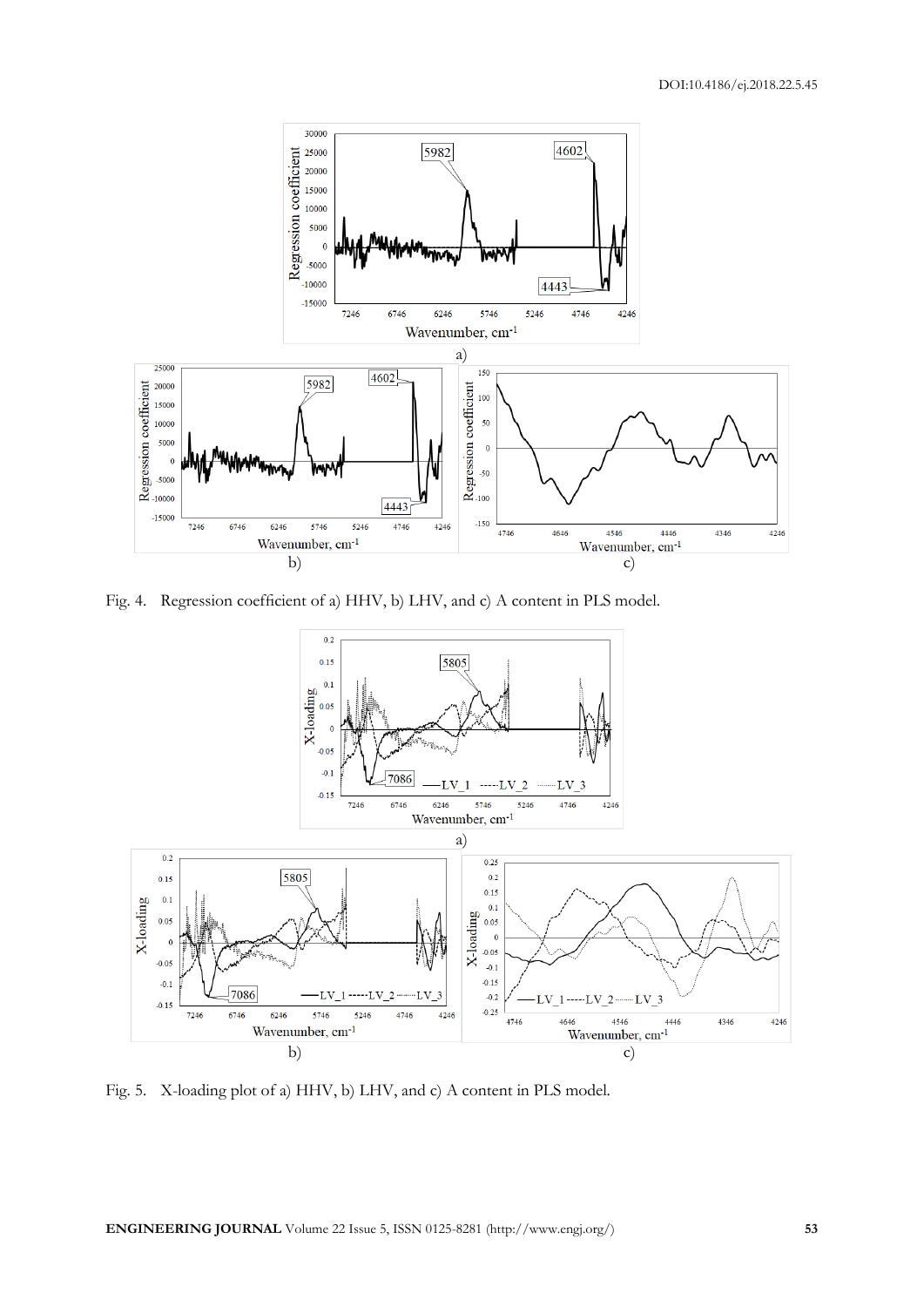

Fig. 6. The scatter plots between measured value and predicted value obtained from NIR measurement of unknown sample for a) HHV, b) LHV and c) A.

Table 3. Results for the unknown for HHV and ash content of rice husk and rice husk milled.

|                   |             | Rice husk milled        |                    |
|-------------------|-------------|-------------------------|--------------------|
| <b>Parameters</b> | <b>HHV</b>  | LHV                     | Ash                |
| SEP               | 46          | 137                     | $0.796$ (%wb)      |
| Bias              |             | $-108$                  | $(\%$ wb<br>-0.486 |
| <b>RSEP</b>       | 1.104 $(\%$ | $\binom{0}{0}$<br>1.159 | $5.975\%$          |

SEP is standard error of prediction.

RSEP is relative standard error of prediction, %.

## **3.4. Re-validated via Unknown Sample**

To ensure that calibration model can predict the HHV, LHV, and A content of rice husk, the 15 unknown samples were validated using calibration model. The result was listed in Table 3, providing low SEP, bias, and RSEP. The scatter plots between measured value and predicted value obtained from NIR measurement of unknown sample for HHV, LHV and A content were shown in Fig. 4. The SEP and bias of HHV, LHV, and A content were 146 J/g and -86.5 J/g; 137 and -108 J/g; and 0.796 %wb and -0.486 %wb, respectively. Meanwhile, RSEP equals 1.104 %, 1.159 %, and 5.975%, respectively, which was determined for the unknown sample set to estimate the quality of the results [34].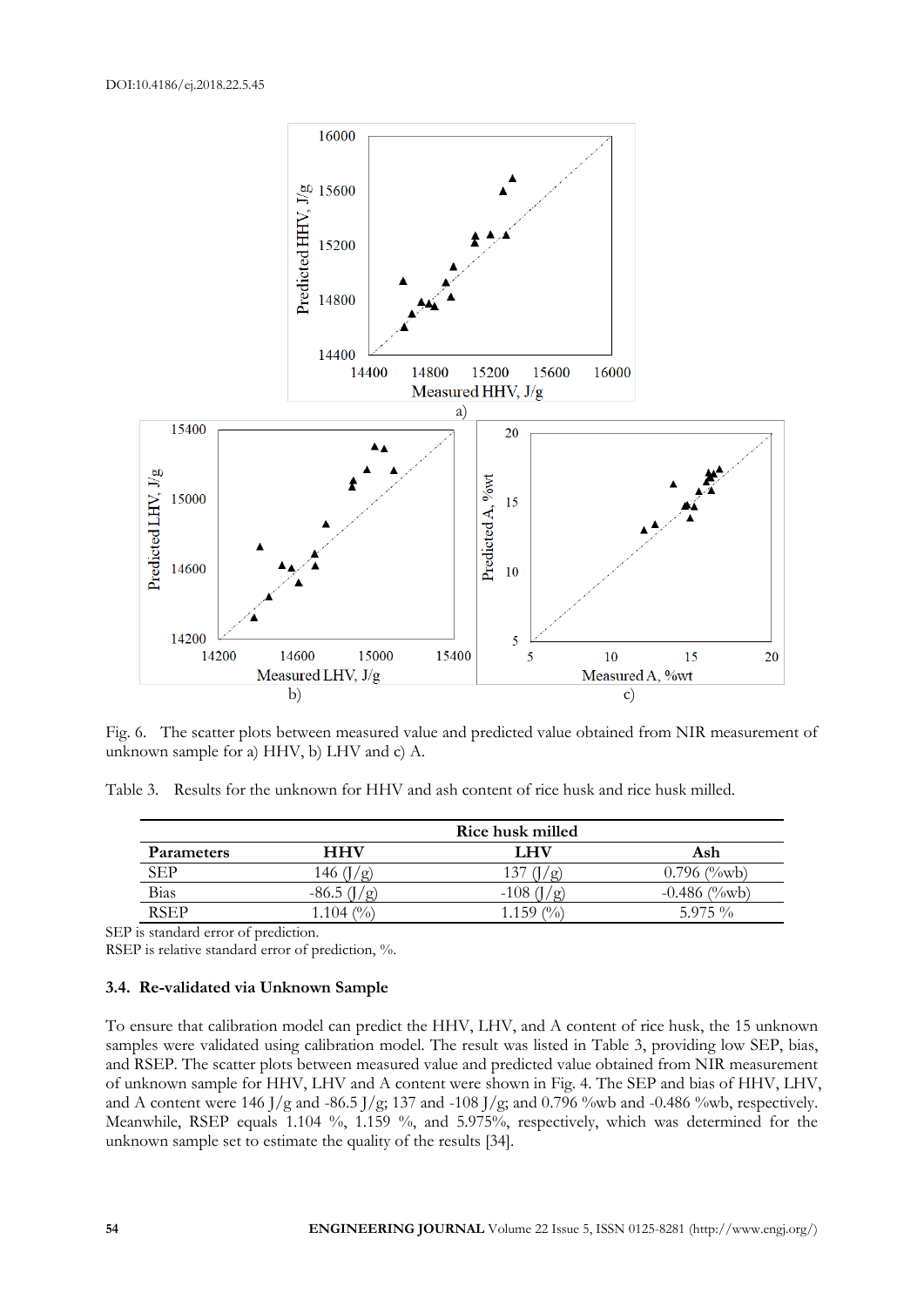## **4. Conclusions**

The results showed that NIR spectroscopy could be used as a nondestructive technique for quality assurance and the prediction of HHV, LHV, and A content of rice husk. The model for HHV and LHV gave a high performance with the validation set and unknown sample set. Although A content model provided low R<sup>2</sup> when validated by cross validation, the performance of calibration model for the prediction of unknown sample set gave a low SEP, bias and RSEP, meaning that the calibration model was acceptable. It implies that the unknown sample was the representative population for future, hence the result of predicted unknown sample should be considered. The vibration band of  $CH<sub>2</sub>$  and  $HC=CH$  which was in the cellulose and lignin structure had high impact on the HHV and LHV model. Our knowledge could be used to optimize the heat combustion process for rice husk power plant. In addition, this rapid measurement and non-destructive method could be used to set a fair price instead of weight for commercial.

#### **Acknowledgments**

The authors thank the Near Infrared Spectroscopy Research Center for Agricultural Product and Food (www.nirsresearch.com) at King Mongkut's Institute of Technology Ladkrabang, Bangkok, Thailand, for the use of their instruments. We also acknowledge the financial support from the King Mongkut's Institute of Technology Ladkrabang Research Fund.

## **References**

- [1] I. J. Fernandes, D. Calheiro, A. G. Kieling, C. A. M. Moraes, T. L. A. C. Rocha, F. A. Brehm, and R. C. E. Modolo. "Characterization of rice husk ash produced using different biomass combustion techniques for energy," *Fuel*, vol. 165, pp. 351–359, 2016.
- [2] I. Quispe, R. Navia, and R. Kahhat, "Energy potential from rice husk through direct combustion and fast pyrolysis, A review," *Waste Management*, vol. 59, pp. 200–210, 2017.
- [3] Thailand Ministry of Energy, Department of Energy. (2015). *Alternative Energy Development Plan: AEDP2015* [Online]. Available: http://www.dede.go.th/download/files/ AEDP2015\_Final\_version.pdf
- [4] Thailand Ministry of Agriculture and Cooperatives, Office of Agricultural Economics. (2016). *Agricultural Statistics of Thailand* [Online]. Available: http://www.oae.go.th/download/download\_journal/2560/yearbook59.pdf
- [5] A. Pachanawan, S. Chuan-Udom, K. Saengprachatanarug, and S. Wongpichet, "Electrical energy consumption and energy conservation of rice mills in the northeastern of Thailand," Engineering Journal, vol. 21, no. 4, pp. 73-82, 2017.
- [6] U. K. Saha, L. Sonon, and M. Kane, "Prediction of calorific values, moisture, ash, carbon, nitrogen, and sulfur content of pine tree biomass using near infrared spectroscopy," *J Near Infrared Spectroscopy*, vol. 25, no. 4, pp. 242–255, 2017.
- [7] C. D. Everard, K. P. McDonnell, and C. C. Fagan, "Prediction of biomass gross calorific values using visible and near infrared spectroscopy," *Biomass Bioenergy*, vol. 45, pp. 203–211, 2012.
- [8] S. Hosseinpour, M. Aghbashlo, M. Tabatabaei, and M. Mehrpooya, "Estimation of biomass higher heating value (HHV) based on the proximate analysis by using iterative neural network-adapted partial least squares (INNPLS)," *Energy*, vol. 138, pp. 473-479, 2017.
- [9] A. Friedl, E. Padouvas, H. Rotter, and K. Varmuza, "Prediction of heating values of biomass fuel from elemental composition," *Anal Chim Acta*, vol. 544, pp. 191–198, 2005.
- [10] C. Y. Yin, "Prediction of higher heating value of biomass from proximate and ultimate analyses," *Fuel*, vol. 90, pp. 32-1128, 2011.
- [11] H. Uzun, Z. Yıldız, J. L. Goldfarb, and S. Ceylan, "Improved prediction of higher heating value of biomass using an artificial neural network model based o proximate analysis," *Bioresour Technol*, vol. 234, pp. 122–130, 2017.
- [12] P. Tan, C. Zhang, J. Xia, Q-Y. Fang, and G. Chen, "Estimation of higher heating value of coal based on proximate analysis using support vector regression," *Fuel Sci. Technol*, vol. 138, pp. 298–304, 2015.